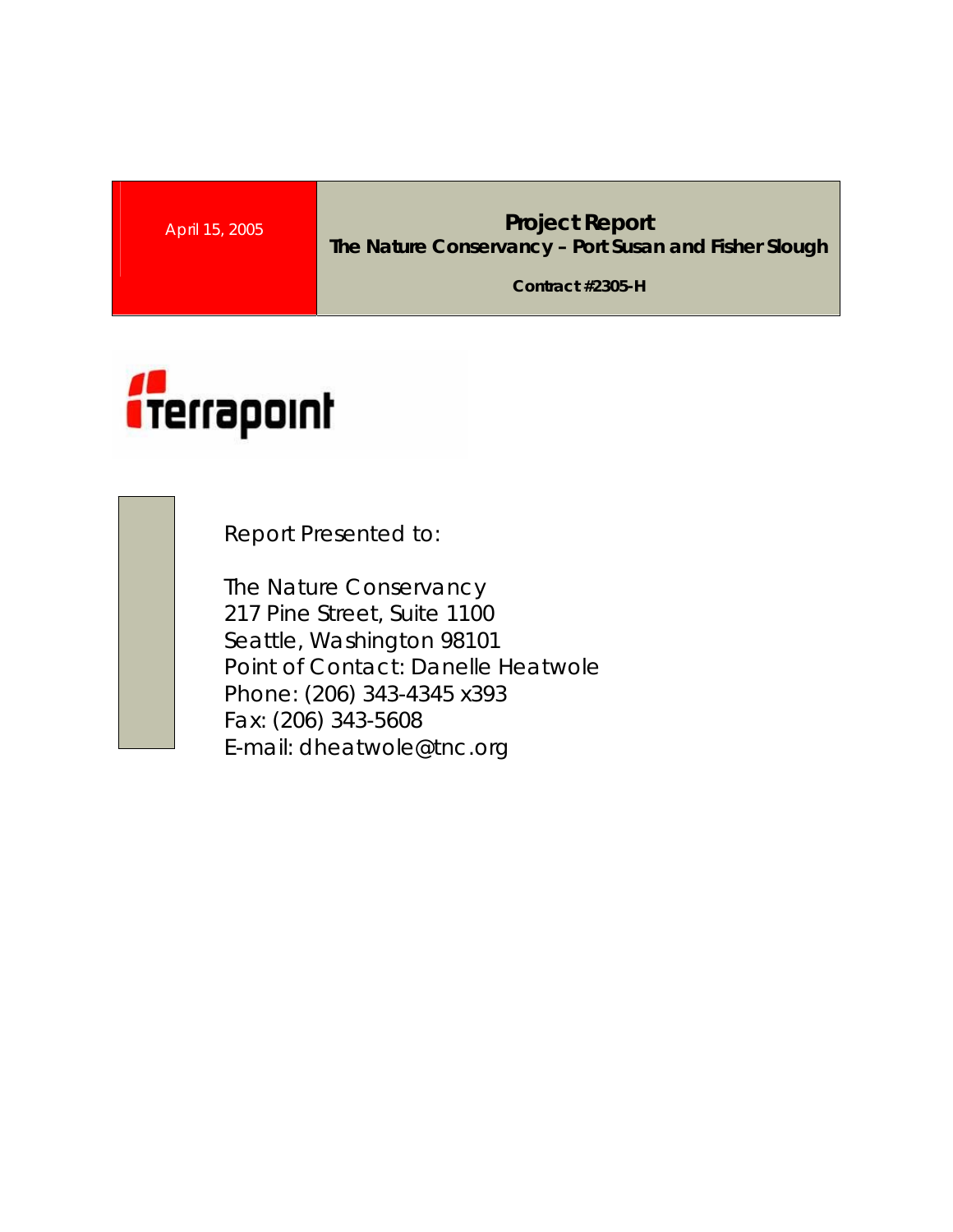# 1.Project Overview

### **Field Crew:**

The Terrapoint field crew consisted of Shiva Shenoy, field project manager and Louis Hill, LIDAR operator. The Aries Aviation aircraft crew consisted of Rory Clayton, pilot and Bob Passon, flight engineer.

#### **Post Processing Crew:**

Shiva Shenoy completed the processing of GPS data. Craig Glennie carried out data validation and calibration. Vegetation removal and final product generation were completed the Houston processing team: Peggy Cobb, Andrew Pace and Joe Sackett.

#### **Size of Project:**

The project site covered approximately 41 square miles, divided into two blocks:

- Fisher Slough 18.5 square miles
- Port Susan 22.5 square miles

#### **Location:**

The project area is located in Snohomish and Skagit County Washington (see image).

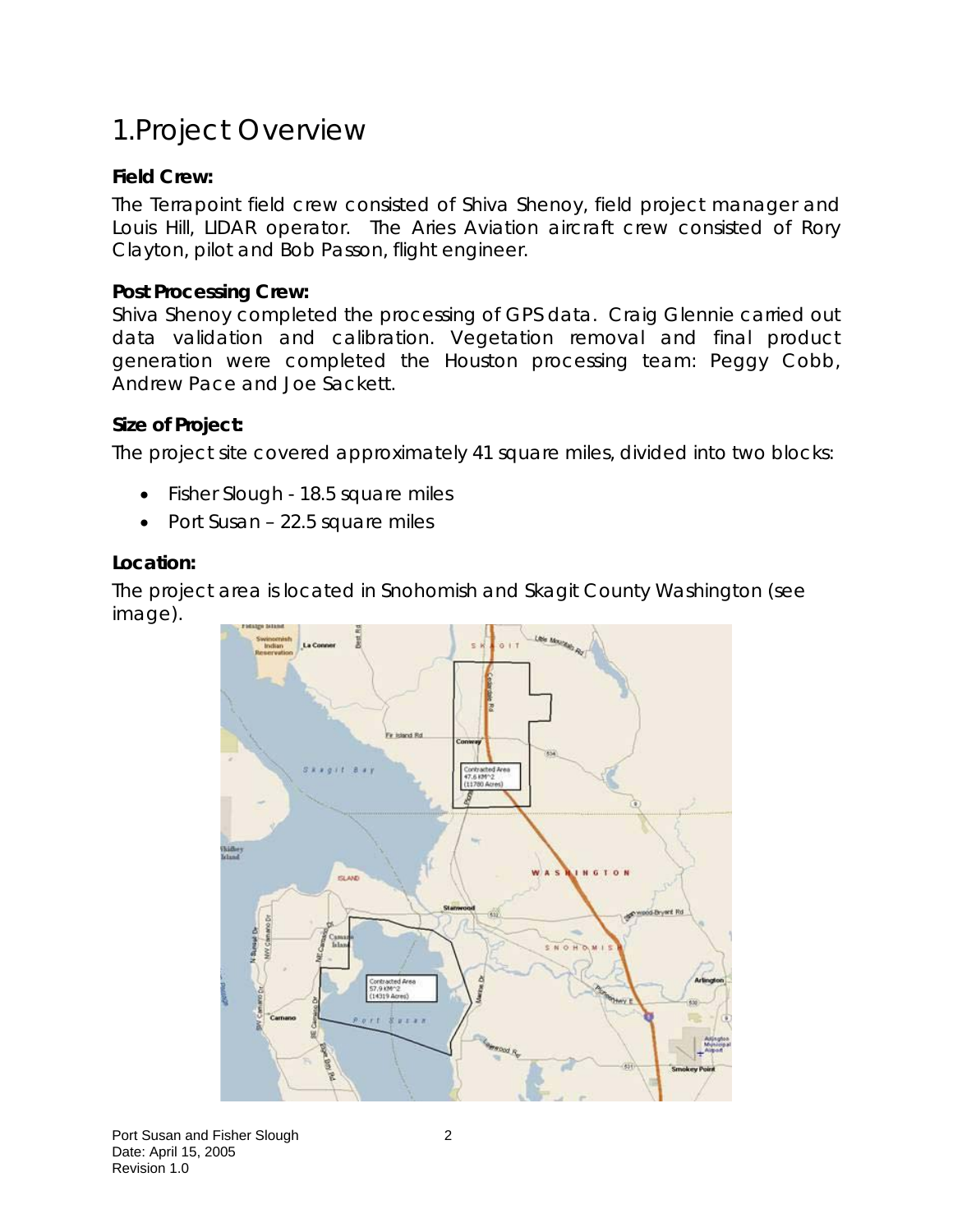### **Project Type:**

The purpose of this project is to provide a high quality DEM of the sites for The Nature Conservancy.

### **Approximate Duration of Project:**

The field data collection took place from March  $3<sup>rd</sup>$  to  $5<sup>th</sup>$ , 2005. The control network and check point surveys were performed on March 4th, 2005.

Calibration, vegetation removal and product generation took place from March 15<sup>th</sup> to April 15<sup>th</sup>, 2005.

#### **Number of Flights:**

Two flights were required to cover the project areas. Twenty-one flight lines were required for Fisher Slough, and twenty-four for Port Susan.

### **Coordinate System(s) Used:**

All horizontal coordinate data was collected and referenced to NAD83 (1991) and NAVD88 and delivered in US State Plane Zone Washington North (4601). GEOID03 for CONUS was applied to the vertical component of all deliverables.

#### **Survey Measurement Units Used/Delivered:**

All surveys were conducted and products delivered in US survey feet.

### **Processing Software Used:**

The following software was used to reduce the GPS kinematic data, compute the 3-D laser points, classify and edit laser points, produce shaded relief images and transform the ellipsoidal heights to Orthometric:

- ArcView
- Flykin
- Microstation
- TerraScan
- TerraModeler
- TerraModel
- Terrapoint Proprietary LiDAR processing software

### **Capsule Review of Ground Control Survey(s) and Adjustment(s)**

Terrapoint's field crew acquired and adjusted the ground control survey information. Terrapoint collected all of their LiDAR data referenced to NGS monument PID TR2547. Kinematic GPS check points acquired as discrete x, y, z points were collected as part of the ground truthing activities. In addition to the above NGS monuments, Terrapoint also established 1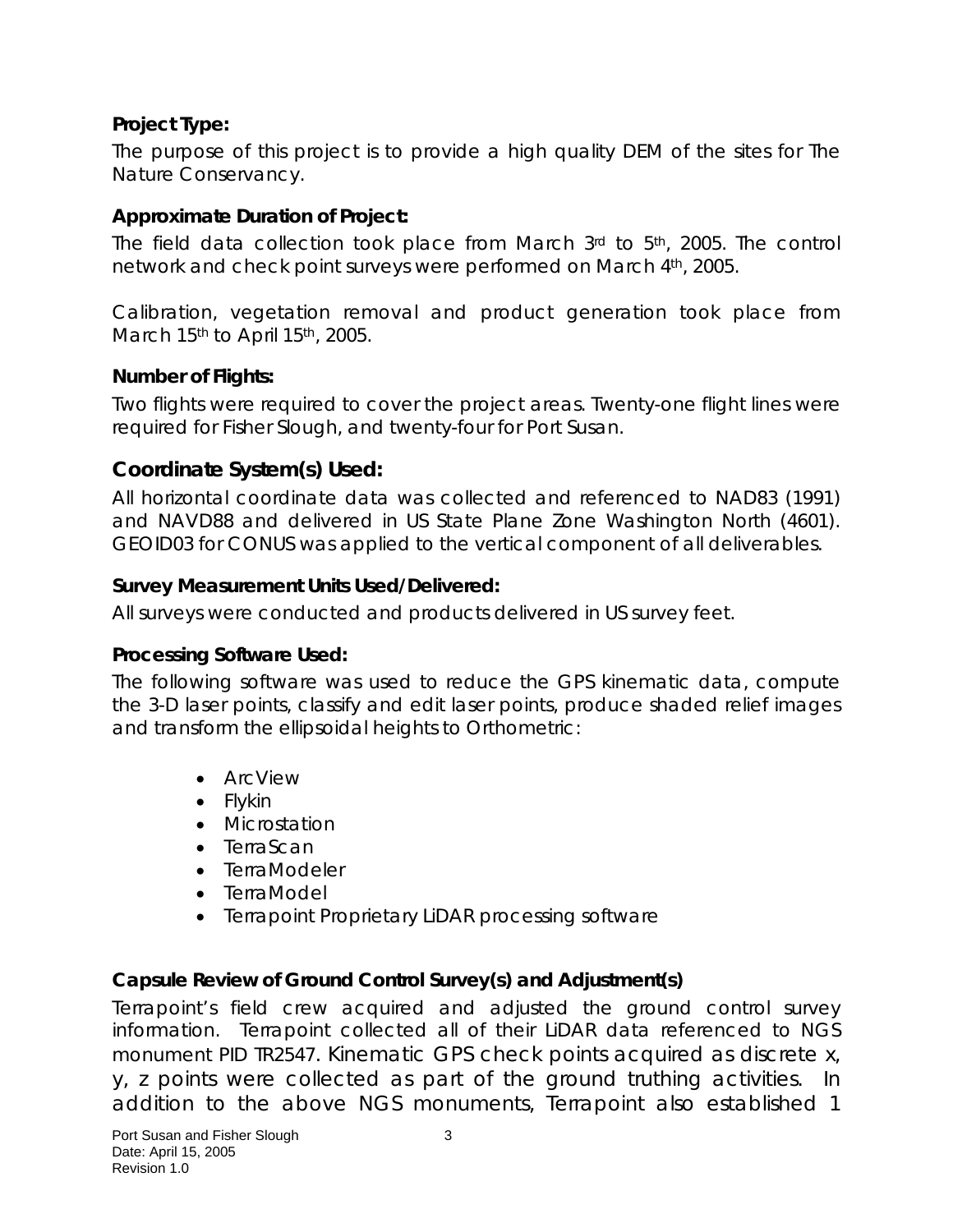temporary first order control points for the survey project (230501). A summary of all control coordinates is given in Table 1.

| <b>Table 1: Control and Base Coordinate</b> |    |          |          |        |           |          |                                    |  |
|---------------------------------------------|----|----------|----------|--------|-----------|----------|------------------------------------|--|
| <b>NAME</b>                                 |    | Latitude |          |        | Longitude |          | Ellipsoidal<br>Elevations (meters) |  |
| TR2547                                      | 48 | 09       | 42.67994 | $-122$ | 10        | 12.44883 | 17.4394                            |  |
| 230501                                      | 48 | 20       | 13.68034 | $-122$ | 19        | 52.98203 | $-19.8744$                         |  |

# 2. Health and Safety

Following Terrapoint's safety procedures, the field crew conducted a safety meeting upon arrival at the project site.

# 3. Equipment Used

### **Aircraft Type:**

A Navajo twin-engine aircraft (C-FVZM) was used for this project. The aircraft was based out of Arlington Municipal Airport. The Navajo was typically flying at an altitude of 3500 feet AGL (above ground level) for the duration of the survey.

### **Sensors Used:**

The Airborne LiDAR survey was conducted using Terrapoint's 40 kHz ALTMS (Airborne Laser Terrain Mapping System), flying at an optimum height of 3500 ft AGL at 140 knots. The system consists of a 36-degree full angle laser, a Trimble 4700 GPS receiver and a Honeywell H764 IMU unit. The nominal flight line spacing was 1070 feet, providing overlap of 50% between flight lines.

### **GPS Type(s):**

Two Sokkia GSR2600 dual frequency GPS receivers were used to support the airborne operations on this project.

## 4. Accuracy

The following list itemizes the accuracy attainable over the project area, as a function of terrain type and vegetation cover. Note that the accuracy quoted is the accuracy of the attainable DEM, once it is processed and edited to this stage. All data accuracies quoted relate to post processed GPS/IMU/LiDAR solutions.

Accuracy is as follows, quoted at the 95% confidence level (2 sigma),

### 1. Absolute Vertical Accuracy: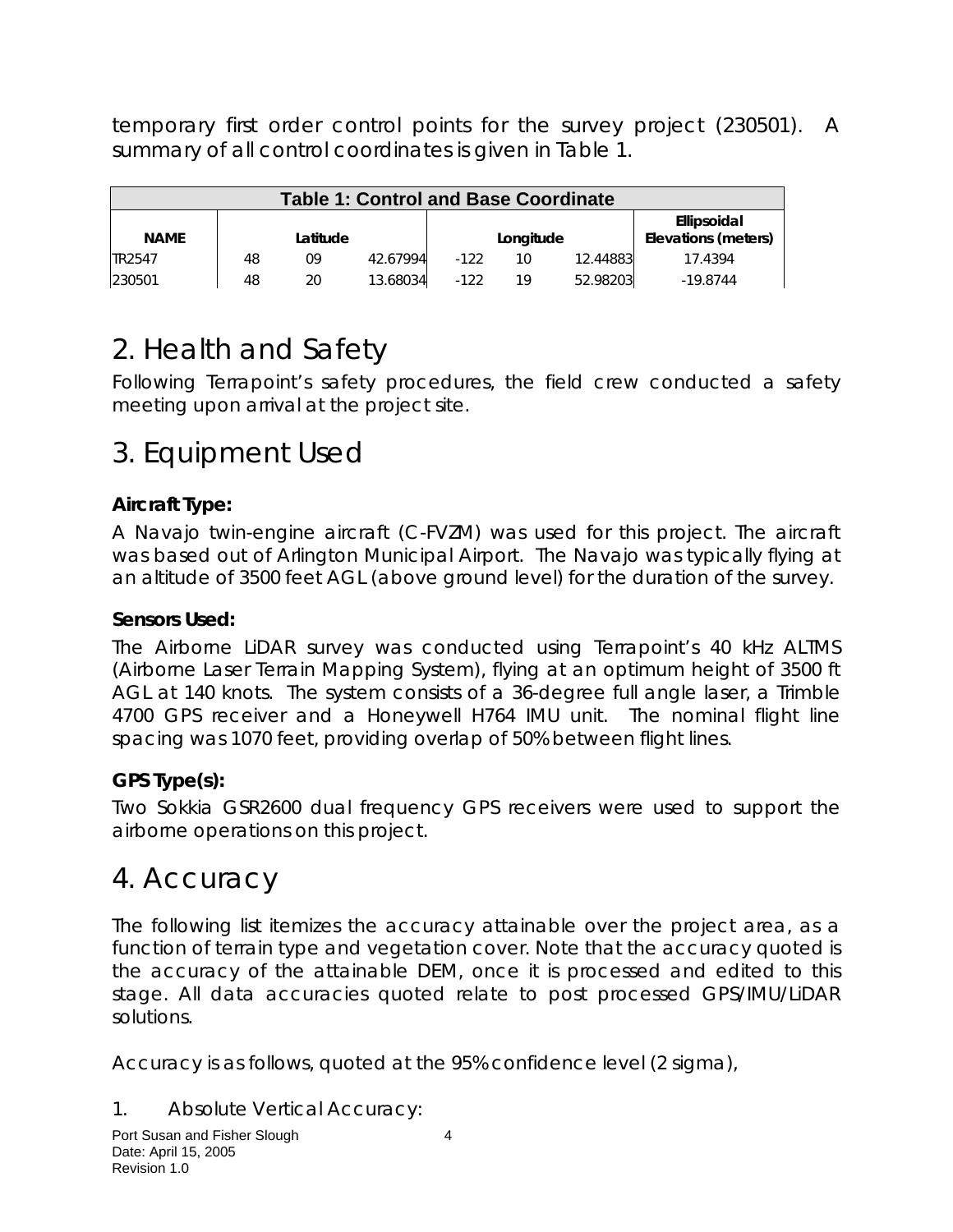+/- 15-20 centimeters on Hard Surfaces (roads and buildings) +/- 15-25 centimeters on Soft/Vegetated Surfaces (flat to rolling terrain) +/- 25-40 centimeters on Soft/Vegetated Surfaces (hilly terrain)

2. Absolute Horizontal Accuracy: +/- 20 – 60 centimeters on all but extremely hilly terrain.

To verify that the accuracy criteria were being achieved, kinematic checkpoints were compared with a triangulated surface generated from the bald earth LiDAR points.

For Fisher Slough, comparison of LIDAR data with 2004 kinematic checkpoints yielded the results given in Table 2 (values in meters).

| Table 2: Kinematic Point Comparison -<br><b>Fisher Slough</b> |          |  |  |  |  |
|---------------------------------------------------------------|----------|--|--|--|--|
| Average dz                                                    | $-0.061$ |  |  |  |  |
| Minimum dz                                                    | $-0.204$ |  |  |  |  |
| Maximum dz                                                    | 0.101    |  |  |  |  |
| Average magnitude                                             | 0.067    |  |  |  |  |
| Root mean square                                              | 0.076    |  |  |  |  |
| Std deviation                                                 | 0.045    |  |  |  |  |

For Port Susan, comparison of LIDAR data with 449 kinematic checkpoints yielded the results given in Table 3 (values in meters).

| Table 3: Kinematic Point Comparison -<br><b>Port Susan</b> |          |  |  |  |  |
|------------------------------------------------------------|----------|--|--|--|--|
| Average dz                                                 | $-0.071$ |  |  |  |  |
| Minimum dz                                                 | $-0.201$ |  |  |  |  |
| Maximum dz                                                 | 0.100    |  |  |  |  |
| Average magnitude                                          | 0.078    |  |  |  |  |
| Root mean square                                           | 0.086    |  |  |  |  |
| Std deviation                                              | 0.047    |  |  |  |  |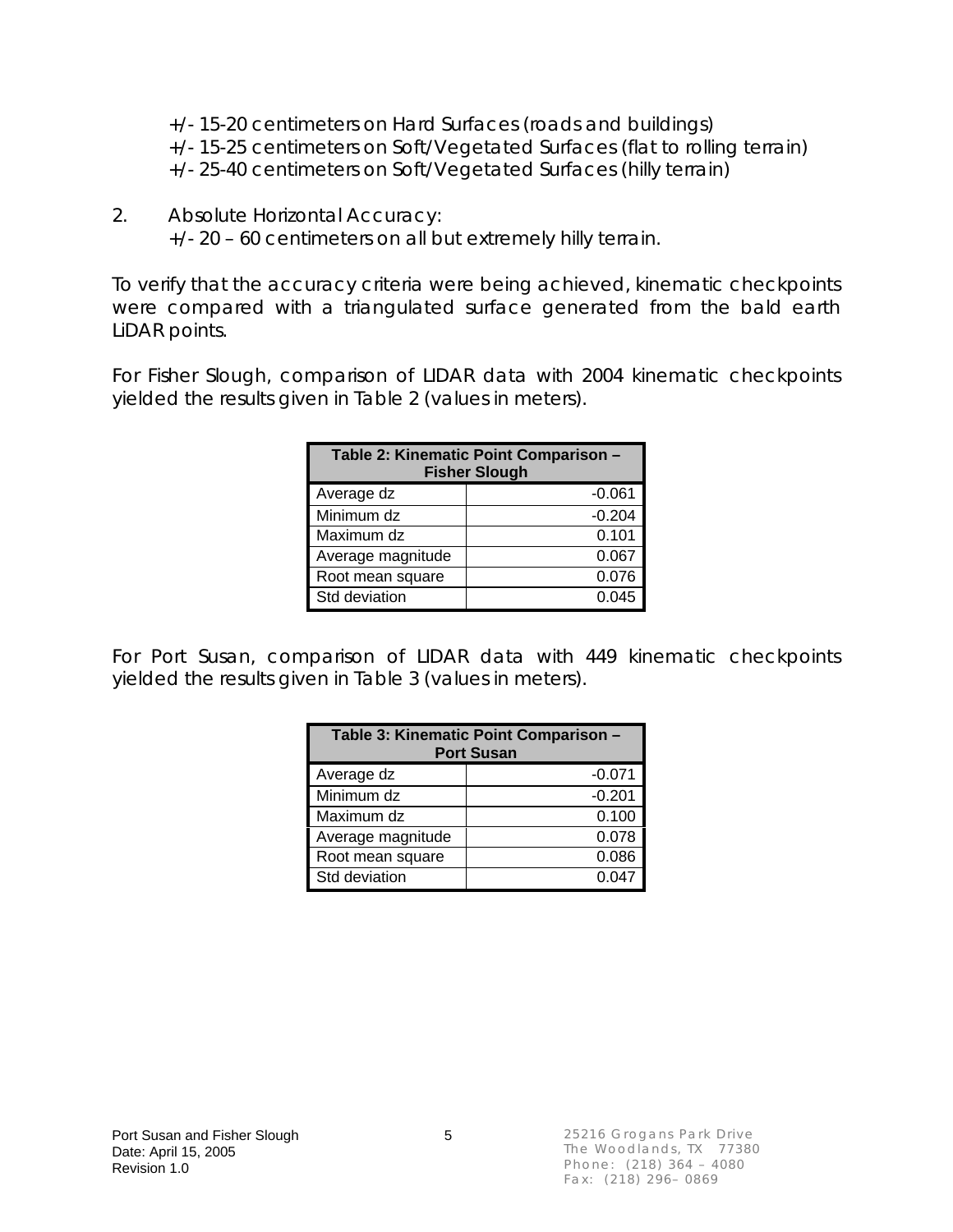# 5. Quality Control

Quality control of the data was ongoing throughout the process. Following data acquisition, preliminary GPS processing was conducted in the field to ensure completeness and integrity.

The GPS and inertial data were processed in tandem to achieve the best positional result. Once the position and attitude of the aircraft were known at each epoch (1-second intervals), then these data were integrated with the laser ranges to provide a position for each data point on the ground. The data were then processed using the proprietary laser processing software suite to produce coordinates.

Each flight involved setting up two base stations to collect data. Utilizing two base stations ensures GPS data collection in the event that the main base station fails. For all flights the GPS data were of high quality. This minimized the absolute error for the aircraft position.

The primary quality control tool for the laser ranges is the percentage of returns that are received back at the laser after it has emitted a signal. The acceptable range for returns, typically between 90% and 95% was met for this project. Lower percentages are normal over water and other poor reflectivity surfaces.

Terrapoint also utilizes a proprietary software package that performs a fully automated analysis of the quality of the lidar data using overlapping flight lines. Our flight lines overlap 30 to 50% on either side and thus 60 to 100% of points can be checked for overlap consistency. The overlap analysis attempts to minimize the differences in overlap areas by fine-tuning the calibration parameters of the LIDAR system. The average agreement between overlapping flight lines for each mission is given in Table 4 below.

| <b>Table 4: Overlapping Flight Line Differences</b> |                                       |                              |                               |  |  |  |  |  |
|-----------------------------------------------------|---------------------------------------|------------------------------|-------------------------------|--|--|--|--|--|
| Day of Year                                         | # of Overlapping<br><b>Line Pairs</b> | Average<br><b>Difference</b> | Average<br>Standard Dev. (ft) |  |  |  |  |  |
| 3/3/2005                                            | 50                                    | 0.077                        | 0.098                         |  |  |  |  |  |
| 3/5/2005                                            | 6                                     | 0.101                        | 0.137                         |  |  |  |  |  |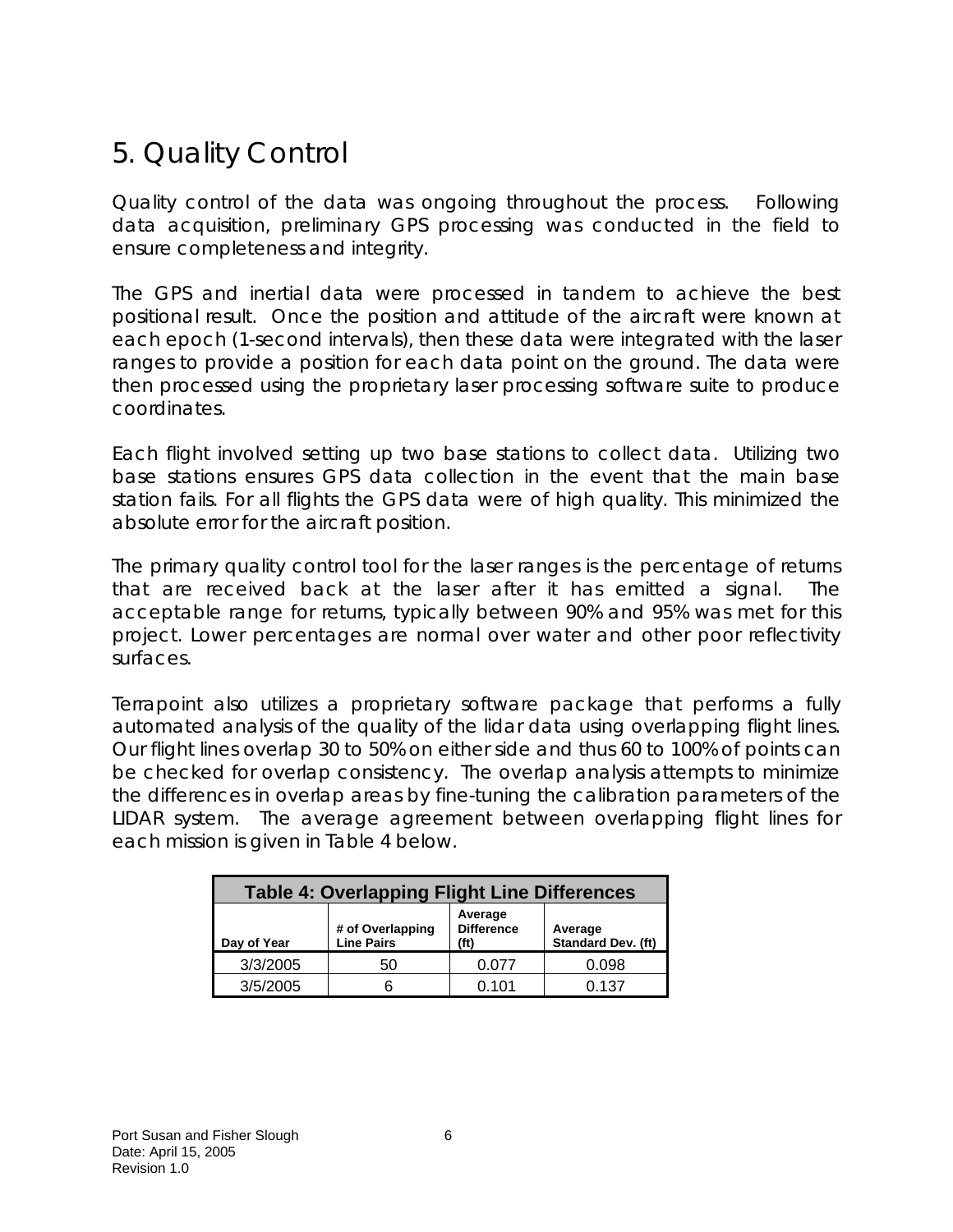## 6. Point Generation

The points are generated as Terrascan binary Format using Terrapoint's proprietary Laser Postprocessor Software. This software combines the Raw Laser file and GPS/IMU information to generate a point cloud for each individual flight.

All the point cloud files encompassing the project area were then divided into quarter quad tiles. The referencing system of these tiles is based upon the project boundary minimum and maximums. This process is carried out in Terrascan.

The bald earth is subsequently extracted from the raw LiDAR points using Terrascan in a Microstation environment. The automated vegetation removal process takes place by building an iterative surface model. This surface model is generated using three main parameters: Building size, Iteration angle and Iteration distance.

The initial model is based upon low points selected by a roaming window and are assumed to be ground points. The size of this roaming window is determined by the building size parameter. These low points are triangulated and the remaining points are evaluated and subsequently added to the model if they meet the Iteration angle and distance constraints (fig. 1). This process is repeated until no additional points are added within an iteration.

There is also a maximum terrain angle constraint that determines the maximum terrain angle allowed within the model.



Figure 1: Terrascan iteration methodology.

(Image Source: Terrascan User's Guide, www.terrasolid.fi)

# 6. Quality Control

Once the data setup has taken place the manual quality control of the surface occurs. This process consists of visually examining the LiDAR points within Terrascan and correcting errors that occurred during the automated process. These corrections include verifying that all non ground elements, such as vegetation and buildings are removed from the ground model and that all small terrain undulations such as road beds, dykes, rock cuts and hill tops are present within the model.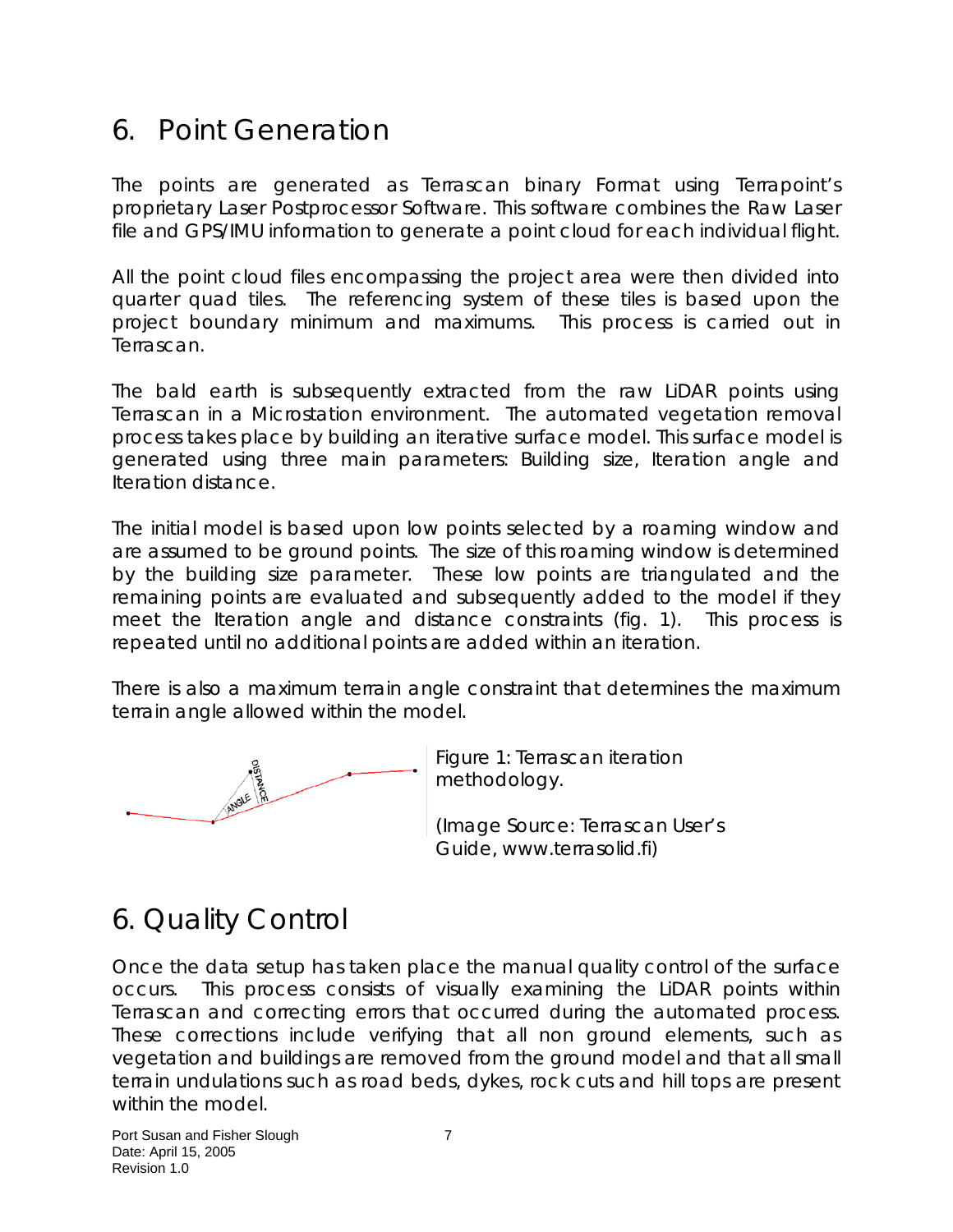This process is done with the help of hillshades, contours, profiles and crosssections. To correct misclassifications, a full suite of Terrascan and custom inhouse data tools are used.

## 7. Deliverables

Below is a list of the deliverables for this project:

All LiDAR Data Products were delivered on DVD–ROM. Two copies were provided.

Full Feature or All Return Point Data (DEM)

Data delivered in format:

• ArcInfo Grid File Format. Six foot grid spacing. File delivered by USGS quarter quad in gzipped Arcinfo Exchange Format (e00)

Bare Earth Point Data (DTM)

Data delivered in two formats:

- ArcInfo Grid File Format. Six foot grid spacing. File delivered by USGS quarter quad in gzipped Arcinfo Exchange Format (e00)
- ASCII xyz file format. Space delimited (txt gzipped by USGS quarter quad)

All Return Text File (All Return)

All collected data delivered in ASCII text file format (space delimited) with the following columns

- GPS Week
- GPS Time (seconds)
- Easting (US feet)
- Northing (US feet)
- Elevation (Orthmetric, US feet)
- Total  $#$  of Returns in Pulse
- Current Pulse Return Number
- Scan Angle
- Intensity